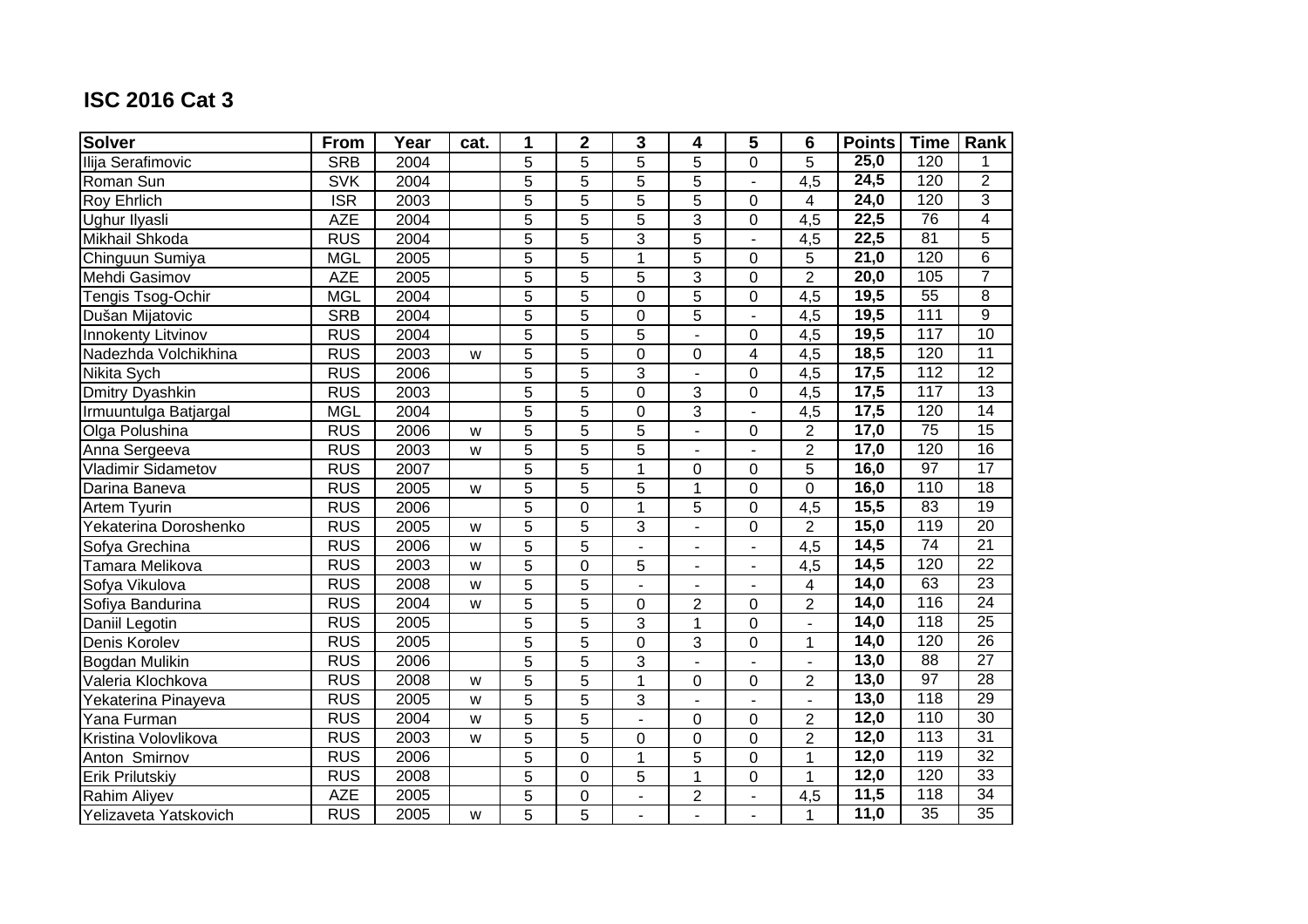| <b>Solver</b>            | From       | Year | cat. | 1              | $\mathbf 2$      | 3                        | 4                        | 5                        | $6\phantom{1}6$          | <b>Points</b>     | <b>Time</b>     | Rank            |
|--------------------------|------------|------|------|----------------|------------------|--------------------------|--------------------------|--------------------------|--------------------------|-------------------|-----------------|-----------------|
| <b>Valery Timofeyev</b>  | RUS        | 2004 |      | $\overline{5}$ | $\overline{5}$   |                          |                          | 0                        | $\mathbf{1}$             | 11,0              | 65              | $\overline{36}$ |
| Arseniy Kulebiakin       | <b>RUS</b> | 2005 |      | 5              | $\mathbf 0$      | 3                        | 1                        |                          | $\overline{2}$           | 11,0              | 117             | $\overline{37}$ |
| Vadim Meshchalkin        | <b>RUS</b> | 2003 |      | 5              | $\overline{5}$   | 0                        | $\overline{0}$           | 0                        | $\mathbf{1}$             | 11,0              | 119             | 38              |
| Akeksei Bobushkin        | <b>RUS</b> | 2003 |      | 5              | $\mathbf 0$      | 3                        | 1                        | 0                        | $\overline{2}$           | 11,0              | 120             | 39              |
| Zhala Karimli            | <b>AZE</b> | 2005 | W    | 5              | $\mathbf 0$      | 0                        | $\mathbf{1}$             | 0                        | $\overline{4,5}$         | 10,5              | 116             | 40              |
| Aleksey Mityugin         | <b>RUS</b> | 2004 |      | 5              | 5                | 0                        | $\mathbf 0$              | $\overline{\phantom{a}}$ | $\blacksquare$           | 10,0              | 70              | 41              |
| Vladimir Grigoryev       | <b>RUS</b> | 2008 |      | 5              | $\overline{5}$   |                          |                          |                          | $\overline{a}$           | $\overline{10,0}$ | $\overline{72}$ | 42              |
| Andrey Lepekhin          | <b>RUS</b> | 2004 |      | 5              | $\mathsf 0$      | 0                        | 1                        | 0                        | 4                        | 10,0              | 78              | 43              |
| Yuliya Roig              | <b>RUS</b> | 2007 | W    | 5              | $\overline{5}$   |                          | $\mathbf 0$              |                          | $\mathbf{r}$             | 10,0              | 117             | 44              |
| Ilya Abramov             | <b>RUS</b> | 2003 |      | 0              | 5                | 3                        | ä,                       | 0                        | $\overline{c}$           | 10,0              | 120             | 45              |
| Panormitis Christodoulou | <b>GRE</b> | 2006 |      | 5              | $\overline{5}$   | 0                        | 0                        | $\overline{\phantom{a}}$ | $\blacksquare$           | 10,0              | 120             | 45              |
| Danilo Grbic             | <b>SRB</b> | 2005 |      | 5              | 5                |                          |                          |                          |                          | 10,0              | 120             | 45              |
| Magdalena Pawicka        | POL        | 2007 | W    | $\overline{0}$ | $\overline{5}$   | $\blacksquare$           | $\overline{a}$           |                          | 5                        | 10,0              | 120             | 45              |
| Mariya Moiseeva          | <b>RUS</b> | 2006 | W    | 5              | $\mathbf 0$      | $\overline{\phantom{a}}$ | $\blacksquare$           | 0                        | 4,5                      | 9,5               | 79              | 49              |
| Piotr Kejna              | POL        | 2007 |      | 5              | $\mathbf 0$      | 0                        | $\Omega$                 | 0                        | 4,5                      | 9,5               | 100             | 50              |
| Timofey Fedoseev         | <b>RUS</b> | 2003 |      | 5              | $\mathbf 0$      | $\blacksquare$           | ä,                       |                          | 4,5                      | 9,5               | 120             | 51              |
| Kirill Romanov           | <b>RUS</b> | 2004 |      | 5              | $\mathsf 0$      | $\blacksquare$           | $\mathbf 0$              | 0                        | $\overline{\mathbf{4}}$  | 9,0               | $\overline{77}$ | 52              |
| Abusaddin Mollayev       | <b>AZE</b> | 2005 |      | 5              | $\mathbf 0$      | ÷.                       | $\mathbf 0$              | 0                        | 4                        | 9,0               | 120             | 53              |
| <b>Valeriy Suhov</b>     | <b>RUS</b> | 2005 |      | 5              | $\boldsymbol{0}$ | 3                        |                          |                          | $\overline{\phantom{a}}$ | 8,0               | 55              | 54              |
| Diana Utarova            | <b>RUS</b> | 2003 | W    | 5              | $\mathbf 0$      | $\overline{3}$           | $\overline{\phantom{a}}$ |                          | $\overline{a}$           | 8,0               | 87              | 55              |
| <b>Ivan Novikov</b>      | <b>RUS</b> | 2004 |      | 5              | $\boldsymbol{0}$ |                          | $\mathbf 1$              | 0                        | $\overline{2}$           | 8,0               | 111             | $\overline{56}$ |
| Dimitrios Zaronikas      | <b>GRE</b> | 2004 |      | $\overline{5}$ | $\mathbf 0$      | $\mathbf{1}$             | L.                       | 0                        | $\overline{2}$           | 8,0               | 115             | 57              |
| Mihail Bykov             | <b>RUS</b> | 2004 |      | 5              | $\boldsymbol{0}$ | 0                        | 1                        | 0                        | $\overline{2}$           | 8,0               | 120             | $\overline{58}$ |
| <b>Yuriy Prilutskiy</b>  | <b>RUS</b> | 2006 |      | $\mathbf 0$    | $\overline{0}$   | $\overline{1}$           | $\overline{2}$           | 0                        | 4,5                      | 7,5               | 120             | 59              |
| Sabina Rzali             | <b>AZE</b> | 2004 | W    | 0              | $\overline{0}$   | 3                        | $\overline{0}$           | 0                        | 4,5                      | 7,5               | 120             | 59              |
| Kseniya Belova           | <b>RUS</b> | 2004 | W    | 5              | $\mathbf 0$      | $\mathbf 0$              | $\mathbf 0$              | 0                        | $\overline{c}$           | 7,0               | 92              | 61              |
| Artur Ignatenko          | <b>RUS</b> | 2003 |      | $\overline{0}$ | $\overline{5}$   | 0                        | $\mathbf 0$              | 0                        | $\overline{2}$           | 7,0               | 107             | 62              |
| Ivan Ardyshev            | <b>RUS</b> | 2003 |      | 5              |                  |                          |                          |                          | $\overline{2}$           | 7,0               | 120             | 63              |
| Alena Smirnova           | <b>RUS</b> | 2007 | W    | 5              | $\mathbf 0$      | 0                        | $\blacksquare$           | 0                        | $\overline{2}$           | 7,0               | 120             | 63              |
| Artem Barkovskiy         | <b>RUS</b> | 2008 |      |                | 0                | 5                        | $\blacksquare$           |                          | 1                        | 6,0               | 117             | 65              |
| Silina Katga             | <b>RUS</b> | 2003 | W    | 0              | 5                | 0                        | 0                        | 0                        | $\mathbf{1}$             | 6,0               | 120             | 66              |
| Simon Salgovic           | <b>SVK</b> | 2006 |      | 5              | $\mathbf 0$      | 0                        | $\mathbf 0$              | $\overline{a}$           | $\overline{1}$           | 6,0               | 120             | 66              |
| Andrei-Darius Dragomir   | ROU        | 2006 |      | 0              | 0                | $\mathbf{1}$             | $\mathbf 0$              | 0                        | 4,5                      | 5,5               | 101             | 68              |
| <b>Dmitriy Rublev</b>    | <b>RUS</b> | 2008 |      | 5              | $\mathbf 0$      | 0                        | 0                        | 0                        | $\pmb{0}$                | 5,0               | $\overline{53}$ | 69              |
| Victor Yasdan            | <b>RUS</b> | 2005 |      | 5              | $\boldsymbol{0}$ |                          |                          |                          |                          | 5,0               | 64              | 70              |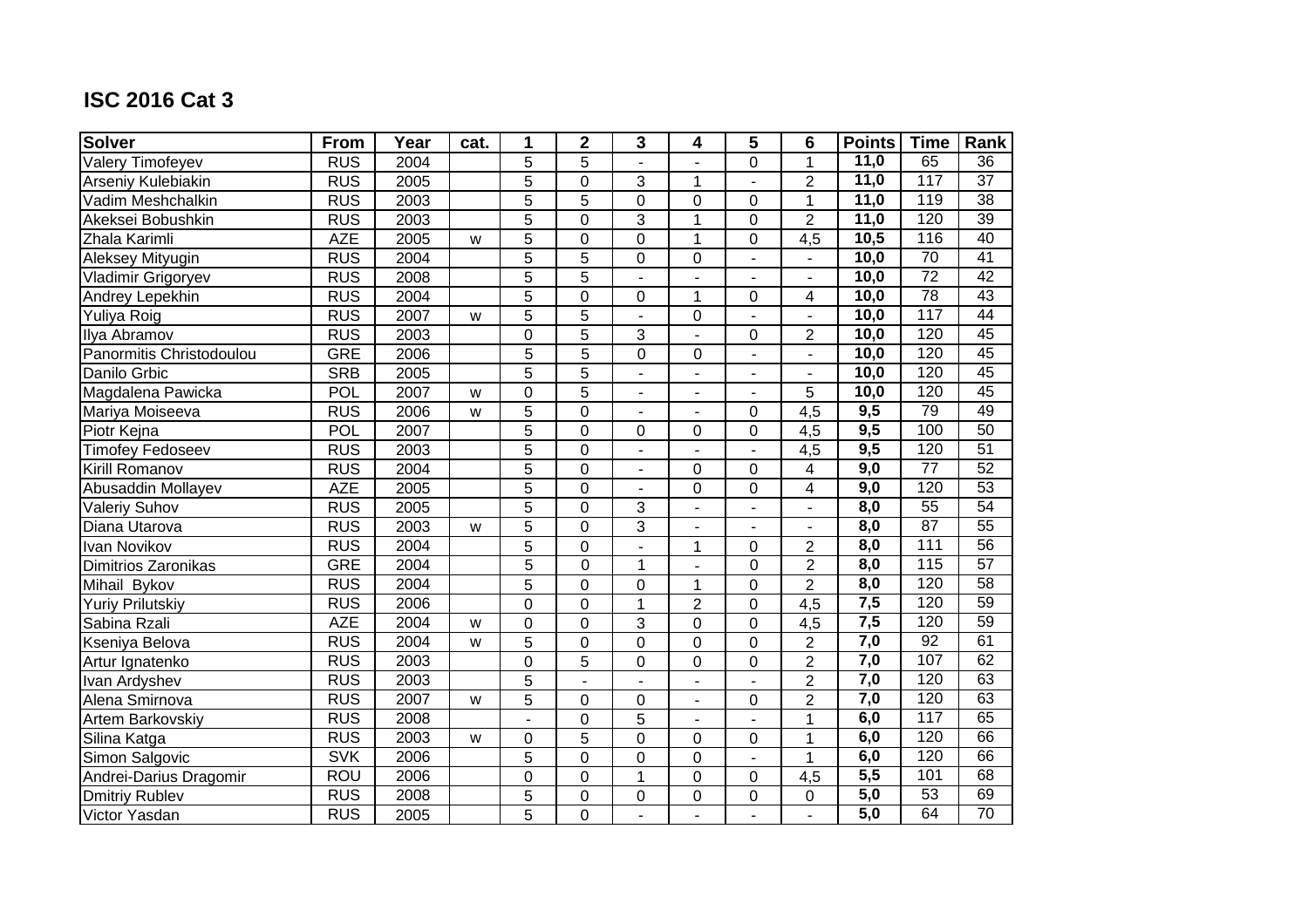| <b>Solver</b>           | From                    | Year | cat. | 1              | $\mathbf 2$      | 3              | 4              | 5                        | 6                | <b>Points</b>    | <b>Time</b>      | Rank            |
|-------------------------|-------------------------|------|------|----------------|------------------|----------------|----------------|--------------------------|------------------|------------------|------------------|-----------------|
| Elena Nikolakopoulos    | <b>GRE</b>              | 2005 | W    | 5              | $\overline{0}$   | ÷.             | $\Omega$       | 0                        | $\blacksquare$   | 5,0              | 70               | $\overline{71}$ |
| <b>Maxim Kotelev</b>    | <b>RUS</b>              | 2007 |      | 5              | $\overline{0}$   | 0              | L.             |                          | $\blacksquare$   | 5,0              | 73               | $\overline{72}$ |
| Andrei Arhipov          | <b>RUS</b>              | 2004 |      | 5              | $\mathbf 0$      | 0              | $\overline{a}$ | ٠                        | $\blacksquare$   | 5,0              | $\overline{75}$  | 73              |
| Daniil Ryzhkov          | <b>RUS</b>              | 2005 |      | 5              | $\mathbf 0$      | 0              | $\overline{a}$ |                          | $\overline{a}$   | 5,0              | 76               | 74              |
| Mahluga Zulfugarli      | <b>AZE</b>              | 2006 | W    | 0              | $\boldsymbol{0}$ | 1              | 0              | 0                        | 4                | $\overline{5,0}$ | 76               | $\overline{74}$ |
| <b>Vladimir Bagrov</b>  | <b>RUS</b>              | 2005 |      | 0              | $\mathbf 0$      | 3              | $\mathbf 0$    | 0                        | $\overline{2}$   | 5,0              | 96               | 76              |
| Mikhail Ilyasov         | <b>RUS</b>              | 2006 |      | 5              | $\boldsymbol{0}$ | 0              | $\mathbf 0$    | 0                        | $\boldsymbol{0}$ | $\overline{5,0}$ | $\overline{98}$  | $\overline{77}$ |
| Egor Mishin             | <b>RUS</b>              | 2008 |      | 5              | $\mathbf 0$      | 0              | $\overline{0}$ | 0                        | $\blacksquare$   | $\overline{5,0}$ | 98               | $\overline{77}$ |
| <b>Vladislav Bautin</b> | <b>RUS</b>              | 2006 |      | $\overline{5}$ | $\mathbf 0$      | 0              | $\overline{0}$ |                          | $\overline{a}$   | 5,0              | 105              | 79              |
| Fakhraddin Galiyev      | <b>AZE</b>              | 2007 |      | $\mathbf 0$    | $\overline{0}$   | $\overline{3}$ | $\overline{2}$ |                          | ÷.               | 5,0              | 119              | 80              |
| <b>Maksim Schepetov</b> | <b>RUS</b>              | 2003 |      | 0              | $\mathbf 0$      |                | $\overline{3}$ |                          | $\overline{2}$   | 5,0              | 119              | 80              |
| Maciej Bulge            | POL                     | 2005 |      | $\overline{0}$ | $\mathbf 0$      | 5              |                |                          |                  | 5,0              | 120              | 82              |
| Kanan Galiyev           | <b>AZE</b>              | 2008 |      | $\mathbf 0$    | $\mathbf 0$      | 3              | $\overline{2}$ | $\overline{\phantom{m}}$ | $\blacksquare$   | 5,0              | 120              | 82              |
| Alexandru Gheorghe      | <b>ROU</b>              | 2005 |      | 5              | $\mathbf 0$      | 0              | ÷,             |                          | $\blacksquare$   | 5,0              | 120              | 82              |
| Daniil Maneliuk         | <b>RUS</b>              | 2007 |      | 0              | $\mathbf 0$      | 0              | 1              | 0                        | 4                | 5,0              | 120              | $\overline{82}$ |
| Ekaterina Surkova       | <b>RUS</b>              | 2004 | W    | 0              | $\boldsymbol{0}$ | 0              | $\blacksquare$ |                          | 5                | 5,0              | 120              | 82              |
| <b>Farhad Yusifli</b>   | <b>AZE</b>              | 2005 |      | 0              | $\mathbf 0$      | $\overline{3}$ | $\overline{2}$ | ä,                       | $\blacksquare$   | 5,0              | 120              | 82              |
| Aleksandr Zuev          | <b>RUS</b>              | 2009 |      | 5              | $\mathbf 0$      | 0              | $\overline{0}$ | 0                        | $\overline{0}$   | 5,0              | 120              | 82              |
| Andrey Chechurin        | <b>RUS</b>              | 2003 |      | 0              | $\mathbf 0$      | 0              | $\mathbf 0$    | 0                        | $\overline{4,5}$ | 4,5              | 115              | 89              |
| <b>Filip Pawicki</b>    | POL                     | 2010 |      | $\mathbf 0$    | $\mathbf 0$      | 0              | $\mathbf 0$    | 0                        | $\overline{4,5}$ | 4,5              | 120              | 90              |
| Bronislav Shaganov      | <b>RUS</b>              | 2008 |      | 0              | $\mathbf 0$      | $\blacksquare$ | $\blacksquare$ | $\overline{a}$           | 4,5              | 4,5              | 120              | 90              |
| <b>Tomer Tal</b>        | $\overline{\text{ISR}}$ | 2003 |      |                | $\mathbf 0$      |                |                |                          | 4,5              | 4,5              | 120              | 90              |
| Adam Gemmell            | <b>GBR</b>              | 2003 |      | 0              | $\boldsymbol{0}$ | 1              | 3              |                          |                  | 4,0              | $\overline{98}$  | 93              |
| <b>Tunjay Yusifli</b>   | <b>AZE</b>              | 2007 |      | $\mathbf 0$    | $\overline{0}$   | 3              | $\overline{1}$ |                          | ÷,               | 4,0              | 120              | 94              |
| Egor Kuznetsov          | <b>RUS</b>              | 2005 |      | 0              | $\boldsymbol{0}$ | $\mathbf{1}$   | 1              | 0                        | $\mathbf{1}$     | 3,0              | $\overline{113}$ | 95              |
| Aleksei Kamenny         | <b>RUS</b>              | 2004 |      | 0              | $\mathbf 0$      | 1              | 1              | 0                        | $\mathbf{1}$     | 3,0              | 115              | 96              |
| Sarabella Norlamo       | FIN                     | 2003 | W    | $\overline{0}$ | $\mathbf 0$      | 3              | $\overline{0}$ | $\mathbf 0$              | $\blacksquare$   | 3,0              | 120              | 97              |
| Viktoriya Pushkina      | <b>RUS</b>              | 2004 | W    | 0              | $\mathbf 0$      | $\overline{3}$ | $\mathbf 0$    | 0                        | $\boldsymbol{0}$ | 3,0              | 120              | 97              |
| Daniil Ermolov          | <b>RUS</b>              | 2007 |      | 0              | $\overline{0}$   | $\mathbf{1}$   | $\overline{0}$ | 0                        | $\overline{1}$   | 2,0              | 57               | 99              |
| Aleksandra Tolmacheva   | <b>RUS</b>              | 2007 | W    | 0              | $\mathbf 0$      | 1              | $\overline{0}$ | 0                        | $\mathbf{1}$     | $\overline{2,0}$ | 57               | 99              |
| Polina Dyachkova        | <b>RUS</b>              | 2006 | W    | 0              | $\boldsymbol{0}$ | 0              | $\overline{0}$ | 0                        | $\overline{2}$   | $\overline{2,0}$ | 58               | 101             |
| Vyacheslav Petrov       | <b>RUS</b>              | 2007 |      | 0              | $\mathbf 0$      | 0              | $\overline{0}$ | 0                        | $\overline{2}$   | $\overline{2,0}$ | 61               | 102             |
| Mariya Voronova         | <b>RUS</b>              | 2004 | W    | 0              | 0                | $\mathbf{1}$   | $\mathbf 0$    | 0                        | $\mathbf{1}$     | $\overline{2,0}$ | 66               | 103             |
| Gleb Sosna              | <b>RUS</b>              | 2007 |      | 0              | $\boldsymbol{0}$ | 0              | 0              | 1                        | $\mathbf 1$      | $\overline{2,0}$ | $\overline{77}$  | 104             |
| Darya Borisova          | <b>RUS</b>              | 2005 | W    | 0              | $\boldsymbol{0}$ |                | 1              | 0                        | $\mathbf{1}$     | $\overline{2,0}$ | 93               | 105             |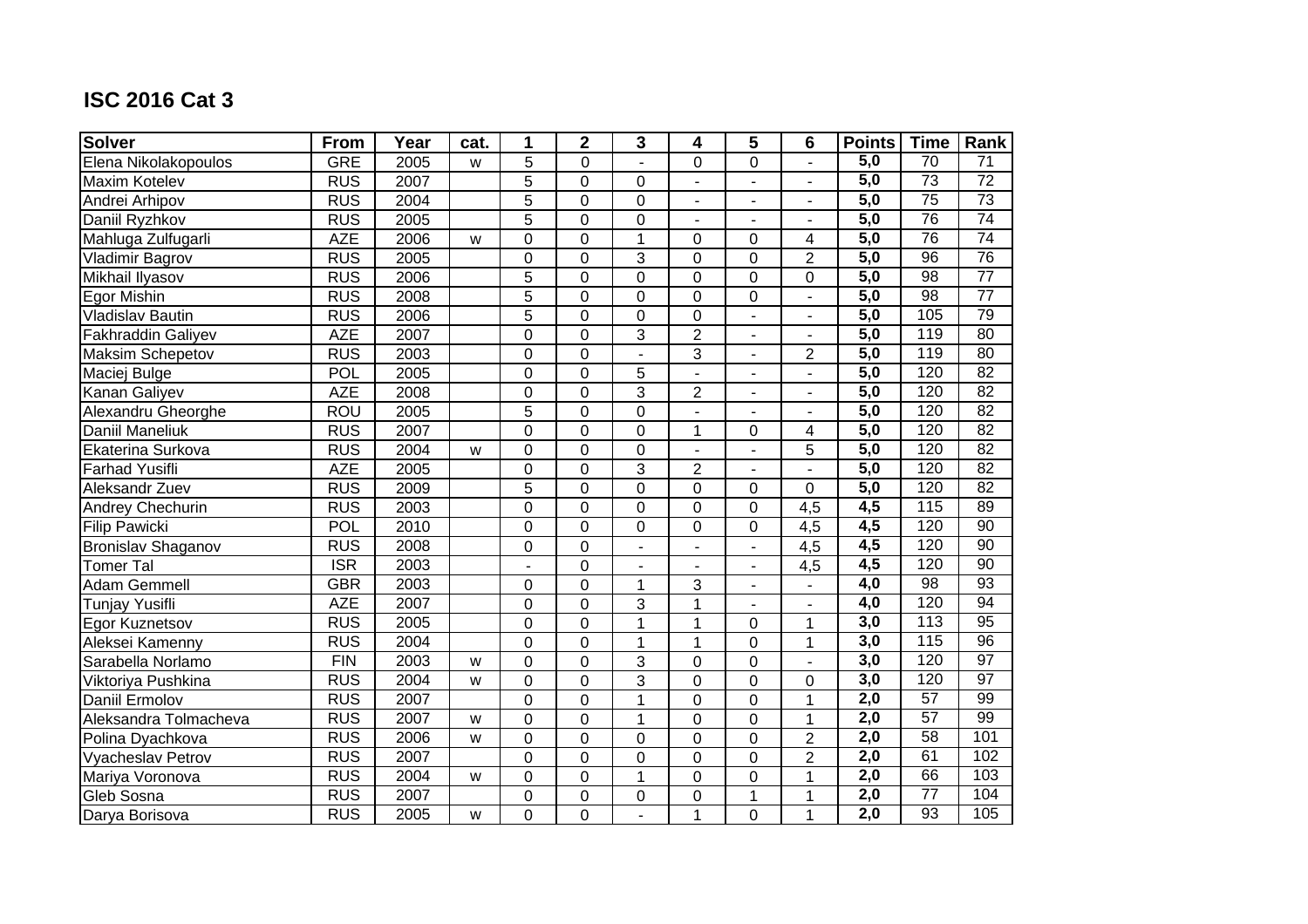| <b>Solver</b>            | From       | Year | cat. | 1              | $\mathbf 2$      | 3              | 4                | 5              | $6\phantom{1}6$  | <b>Points</b>    | <b>Time</b>     | Rank |
|--------------------------|------------|------|------|----------------|------------------|----------------|------------------|----------------|------------------|------------------|-----------------|------|
| Eduard-Rovin Dobra       | <b>ROU</b> | 2007 |      | $\Omega$       | $\mathbf 0$      | 0              | $\Omega$         | 0              | $\overline{2}$   | $\overline{2,0}$ | $\overline{95}$ | 106  |
| Alexandru Ilisei         | <b>ROU</b> | 2005 |      | 0              | $\overline{0}$   | 0              | $\mathbf{1}$     |                | $\mathbf{1}$     | 2,0              | 103             | 107  |
| <b>Ilia Sopilov</b>      | <b>RUS</b> | 2003 |      | 0              | $\mathbf 0$      | 0              | 0                | 0              | $\overline{2}$   | 2,0              | 120             | 108  |
| Zakhar Lungu             | <b>RUS</b> | 2007 |      | 0              | $\mathbf 0$      | 0              | $\overline{0}$   | 0              | $\mathbf{1}$     | 1,0              | $\overline{32}$ | 109  |
| Egor Shcherbakov         | <b>RUS</b> | 2007 |      | 0              | $\mathbf 0$      | 0              | $\mathbf 0$      |                | 1                | 1,0              | 59              | 110  |
| Kirill Kim               | <b>RUS</b> | 2008 |      | 0              | $\mathbf 0$      | 0              | $\mathbf 0$      | 0              | $\mathbf{1}$     | 1,0              | 67              | 111  |
| <b>Glafira Kulish</b>    | <b>RUS</b> | 2008 | W    | 0              | $\mathbf 0$      | 0              | $\mathbf 0$      | 0              | 1                | $\overline{1,0}$ | 70              | 112  |
| Kseniya Sizova           | <b>RUS</b> | 2005 | W    | 0              | $\mathbf 0$      | 0              | $\overline{0}$   | 0              | $\mathbf{1}$     | 1,0              | $\overline{72}$ | 113  |
| Egor Azarov              | <b>RUS</b> | 2006 |      | 0              | $\mathbf 0$      | 0              | $\overline{0}$   | 0              | $\overline{1}$   | 1,0              | 90              | 114  |
| Radu-Mihai Bogdan        | <b>ROU</b> | 2008 |      | 0              | $\overline{0}$   | 0              | $\overline{0}$   | 0              | $\overline{1}$   | 1,0              | 96              | 115  |
| Ioana Bucsa              | ROU        | 2007 | W    | 0              | $\mathbf 0$      | 0              | $\mathbf 0$      | 0              | $\mathbf{1}$     | $\overline{1,0}$ | 99              | 116  |
| Roxana-Maria Comsa       | <b>ROU</b> | 2006 | W    | $\overline{0}$ | $\mathbf 0$      | 0              | $\overline{0}$   | $\overline{0}$ | $\overline{1}$   | 1,0              | 100             | 117  |
| <b>Mikhail Fedotov</b>   | <b>RUS</b> | 2007 |      | $\overline{0}$ | $\mathbf 0$      | 0              | $\mathbf 0$      | $\mathbf 0$    | $\mathbf{1}$     | 1,0              | 114             | 118  |
| Andrej Konstantinov      | <b>RUS</b> | 2009 |      | $\overline{0}$ | $\mathbf 0$      | 0              | $\mathbf 0$      | 0              | $\mathbf{1}$     | 1,0              | 118             | 119  |
| Georgios Alexopoulos     | <b>GRE</b> | 2007 |      |                | $\boldsymbol{0}$ |                |                  |                | $\mathbf{1}$     | 1,0              | 120             | 120  |
| Aristoteles Alysandratos | <b>GRE</b> | 2009 |      | 0              | $\mathbf 0$      | 0              | $\mathbf 0$      | 0              | 1                | 1,0              | 120             | 120  |
| <b>Artem Finko</b>       | <b>RUS</b> | 2004 |      | 0              | $\mathbf 0$      | 0              | $\overline{0}$   | 0              | $\mathbf{1}$     | 1,0              | 120             | 120  |
| Egor Rodin               | <b>RUS</b> | 2004 |      | 0              | $\mathbf 0$      | 0              | $\mathbf 0$      | 0              | $\mathbf 1$      | 1,0              | 120             | 120  |
| Asya Savchenko           | <b>RUS</b> | 2006 | W    | 0              | $\mathbf 0$      | 0              | $\mathbf 0$      | 0              | $\mathbf{1}$     | 1,0              | 120             | 120  |
| Diana Shepureva          | <b>RUS</b> | 2003 | W    | 0              | $\boldsymbol{0}$ | 0              | $\boldsymbol{0}$ | 0              | $\mathbf{1}$     | 1,0              | 120             | 120  |
| Carla-Georgiana Vilcu    | <b>ROU</b> | 2006 | W    | $\mathbf 0$    | $\mathbf 0$      | $\mathbf{r}$   | $\mathbf 0$      | 0              | $\overline{1}$   | 1,0              | 120             | 120  |
| Spyridon Alysandratos    | <b>GRE</b> | 2007 |      | $\mathbf 0$    | $\boldsymbol{0}$ | $\mathbf 0$    | $\mathbf 0$      | 0              | $\blacksquare$   | $\overline{0,0}$ | 120             | 127  |
| Raul-Gabriel Bogdan      | <b>ROU</b> | 2008 |      | 0              | $\mathbf 0$      | 0              | $\overline{0}$   | 0              | $\mathbf 0$      | 0,0              | 120             | 127  |
| Octavian-Andrei Bus      | <b>ROU</b> | 2004 |      | 0              | $\mathbf 0$      | $\overline{0}$ | $\overline{0}$   | 0              | $\mathbf 0$      | 0,0              | 120             | 127  |
| Ariana Butila            | <b>ROU</b> | 2007 | W    | $\mathbf 0$    | $\overline{0}$   | 0              | $\overline{0}$   | 0              | $\overline{a}$   | 0,0              | 120             | 127  |
| Luca-Rares Cristureanu   | <b>ROU</b> | 2007 |      | 0              | $\overline{0}$   | 0              | $\overline{0}$   | 0              | $\overline{a}$   | $\overline{0,0}$ | 120             | 127  |
| Kirill Danilko           | <b>RUS</b> | 2005 |      | 0              | $\mathbf 0$      |                | $\mathbf 0$      |                | $\mathbf 0$      | 0,0              | 120             | 127  |
| Tudor-Stefan Dobra       | <b>ROU</b> | 2006 |      | 0              | $\mathbf 0$      | 0              | $\mathbf 0$      | 0              | $\mathbf 0$      | $\overline{0,0}$ | 120             | 127  |
| Darya Ilyushina          | <b>RUS</b> | 2006 | W    | $\overline{0}$ | $\mathbf 0$      | $\overline{0}$ | $\mathbf 0$      | 0              | $\boldsymbol{0}$ | $\overline{0,0}$ | 120             | 127  |
| Elizaveta Komarova       | <b>RUS</b> | 2006 | W    | 0              | $\mathbf 0$      | 0              | $\mathbf 0$      | 0              | $\blacksquare$   | $\overline{0,0}$ | 120             | 127  |
| Dmitry Kosolobov         | <b>RUS</b> | 2003 |      | 0              | $\mathbf 0$      | $\blacksquare$ | $\blacksquare$   |                | $\mathbf 0$      | 0,0              | 120             | 127  |
| Olga Kraszewska          | <b>POL</b> | 2007 | W    | 0              | 0                | 0              | $\blacksquare$   | 0              | 0                | $\overline{0,0}$ | 120             | 127  |
| Lidiya Kudryavtseva      | <b>RUS</b> | 2008 | W    | $\overline{a}$ | $\mathbf 0$      | $\blacksquare$ | 0                | $\mathbf{r}$   | $\mathbf 0$      | 0,0              | 120             | 127  |
| Artem Kunitsyn           | <b>RUS</b> | 2007 |      | 0              | 0                |                | ä,               |                | ÷,               | $\overline{0,0}$ | 120             | 127  |
| Louise Magnier           | <b>FRA</b> | 2004 | W    | 0              | 0                | 0              | 0                | 0              | $\blacksquare$   | $\overline{0,0}$ | 120             | 127  |